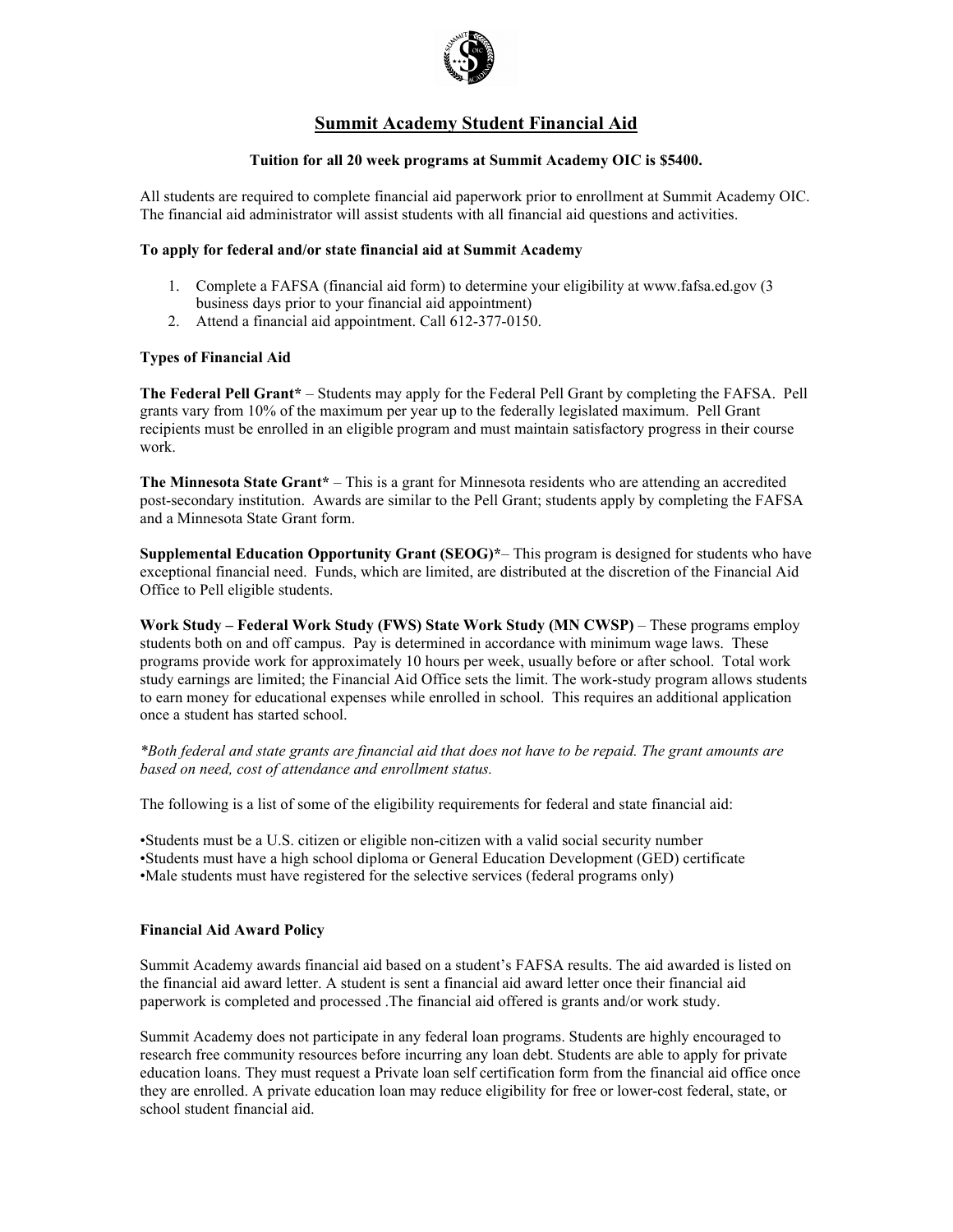## **Cost of Attendance (COA)**

*This includes tuition \$5400 and estimated living costs based on the housing plan indicated on the FAFSA.*

| COA budget for Off Campus:                                                                               | COA budget for With Parent:                                           |
|----------------------------------------------------------------------------------------------------------|-----------------------------------------------------------------------|
| Room and Board: \$700.00/ month<br>Personal expenses: \$300.00/ month<br>Transportation: \$100.00/ month | Personal expenses: \$300.00/ month<br>Transportation: \$100.00/ month |
| COA with tuition for program length: \$10,900.00                                                         | COA with tuition for program length: \$7,400.00                       |

#### **Financial aid is applied in the following order:**

- **Federal Pell grant**
- Federal SEOG grant (if eligible for Pell)
- Minnesota State grant
- Third party payments, outside grants, scholarships
- Institutional grants (need based tuition gap funding)
- Federal or State work study (for eligible applicants)

Any funds received for a student above the cost of tuition will be returned to the funding source unless specifically designated for living expenses. Any need based institutional funds would be returned first.

Work study applicants receive work study awards based on their need up to the cost of attendance.

### **Verification**

Summit Academy's financial aid office verifies 100% of FAFSA's selected for verification. Additionally, Summit Academy automatically selects all FAFSA's in which the student or parent has requested a professional judgment.

A student is sent a Federal Verification Worksheet to notify them that they have been selected for the process of verification. They are also sent a check list and forms for any additional items needed.

Deadlines for verification documents:

Initial deadline for documents to be received is within 14 days. If student has exceeded the initial deadline they are contacted. At that point, a new deadline is established based on a case by case basis. The student is given the resources needed to request the required documentation. Verification information can be received no later than 30 days after the end date of the program.

The verification process:

Once a student has returned all required documentation the items are verified using the verification checklist. Any corrections are made directly to CPS through FAA Access. Once the corrected ISIR is received verification is complete and aid may be paid. Only in cases where the items corrected do not affect the EFC may aid be paid before the corrected ISIR is received.

#### Notification of completion of verification process:

The verification process will be completed within 2 weeks of submission of all necessary documentation. Summit Academy does not create estimated financial aid packages when verification is required (unless specifically requested by the student). The student is sent an award letter upon completion of verification.

#### **Revised financial aid award**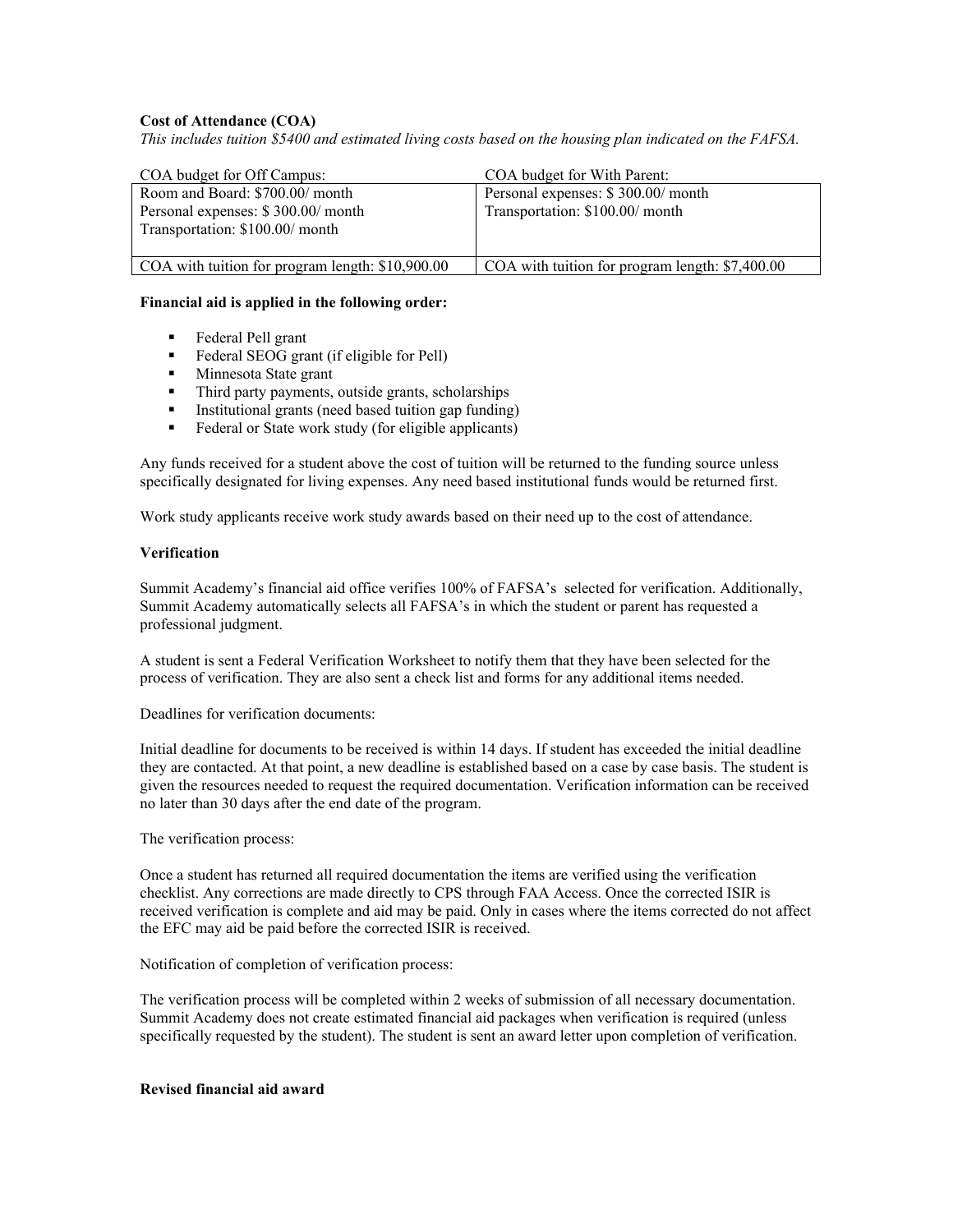A student's financial aid can be revised at any point that it becomes necessary. In the event that there is a revision to a students financial aid award, a revised award letter in sent to the student.

Financial aid may be revised due to:

- Receipt of outside scholarships, grant, funds or loans that were not included on your initial award
- Receipt of funds for which you are not eligible
- **Loss of eligibility between disbursements**
- Any additional changes to financial need or eligibility

No federal or state funds are disbursed until a student has attended school.

### **Student Financial Aid refund Process**

20-week programs

### Refund Policy/Buyer's Right to Cancel:

Each student will be notified of acceptance/rejection in writing. In the event a student is rejected, all tuition, fees and other charges will be refunded. Notwithstanding anything to the contrary, if a student gives written notice of cancellation within five business days of the execution of the contract or day on which the student is accepted, then a complete refund is given regardless of whether the program has started.

If a student gives written notice of cancellation after five business days of the execution of the contract or day on which student is accepted, but before the start of the program by the school, then all tuition, fees and other charges, except 15 percent of the total cost of the program (15 percent not to exceed \$50.00) shall be refunded to the student.

If a student gives written notice of cancellation after the start of the period of instructions for which the student has been charged, but before the completion of 75 percent of the period of instruction, then the student is assessed a pro rate portion of tuition, fees and all other charges based on the number of days in the term plus 25 percent of the total program cost (25 percent not to exceed \$100.00).

Any notice of cancellation shall be acknowledged in writing within 10 business days of receipt of such notice and all refunds shall be forwarded to the student within 30 business days of receipt of such notice.

This refund policy is not linked to any student conduct policy and any promissory instrument shall not be negotiated prior to the completion of 50 percent of the course.

Written notice of cancellation shall take place on the date the letter of cancellation is postmarked or, in the case where the notice is hand-carried, it shall occur on the date the notice is delivered to the school

There is a tuition cost to attend SAOIC and all candidates planning to attend must agree to complete all necessary paperwork for tuition expenses.

### **Satisfactory Academic Progress (SAP)**

A student is making satisfactory academic progress by completing 67% of attempted credits with a "C" 2.0 or better GPA on completed courses. Failure to complete the 67% requirement or have greater than a 2.0 GPA at the end of either 10-week phase will place a student on Academic Probation. In the event that a student doesn't complete the minimum 67% in either 10-week half of the 20-week program, the student will discuss Academic Probation options with their Admissions counselor. Failure to meet the terms of Academic Probation will result in a grade of an "F" for the courses not satisfactorily completed.

### **Standards for academic progress**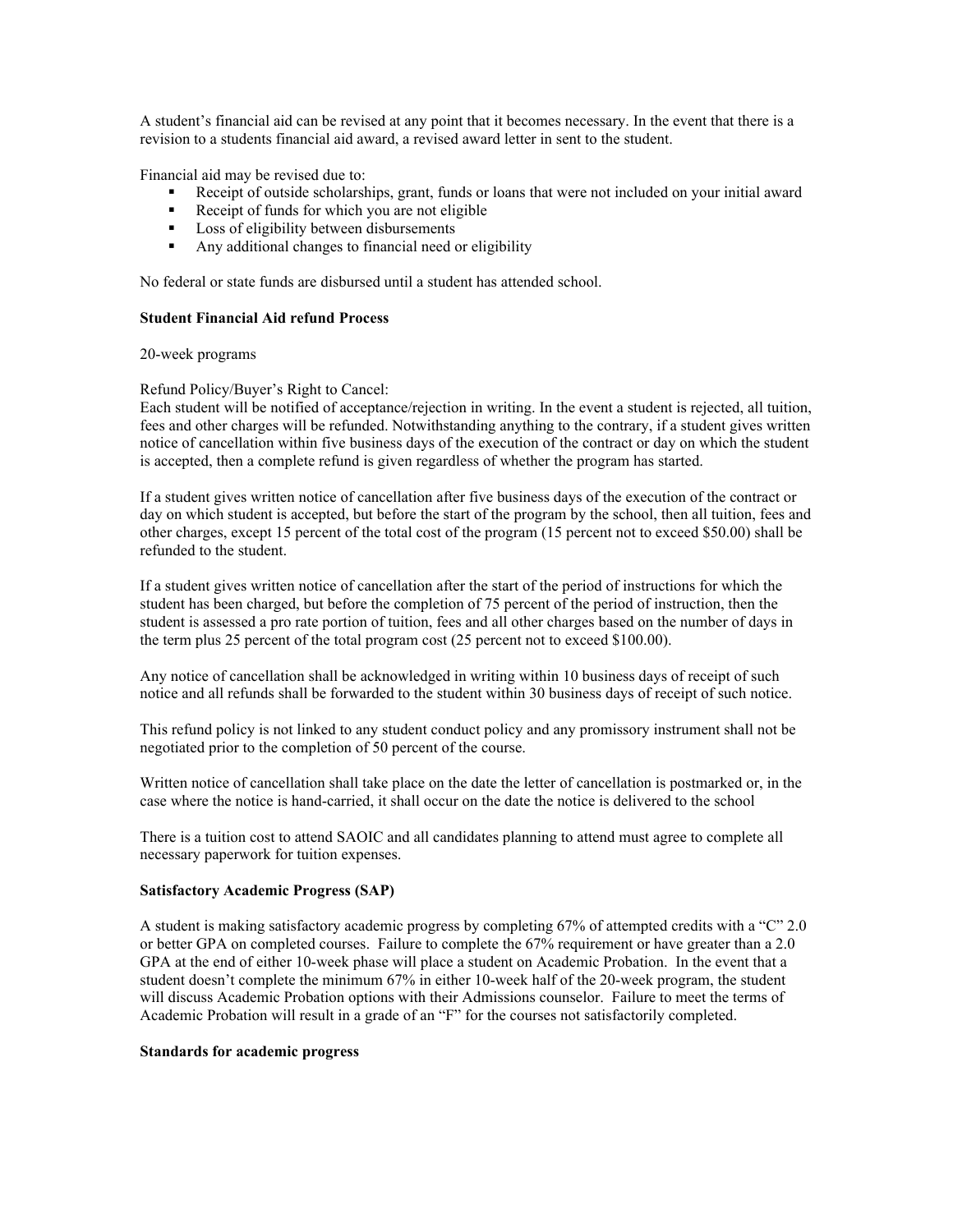- Qualitative Satisfactory Progress is defined as completing 67% of credits attempted. The completion of less than 67% of credits attempted would not be maintaining satisfactory progress. Failing to complete 67% of credits is equivalent to failing to complete with a passing grade .
- A student not maintaining a GPA of a "C" (2.0) or failing 67% of credits attempted will receive a probationary 10-week period to regain a 2.0 GPA and/or bring their cumulative completion to 67%.
- The maximum time frame for an SAOIC student to complete a program must not exceed 150% of the published length of the program measured in term length. SAOIC programs run a total of 20 weeks. This means a student has no more than 30 weeks to complete all requirements. When transferring credits from another institution, all credits accepted will be included in the student's qualitative review.

SAP will be reviewed after phase 1 and upon re-entry (if applicable).

# **Probationary Requirements**

The Admissions counselor will inform the student by letter when the student is entering a probationary period for not maintaining the minimum credits or grade point requirements. During the probationary term the student will be expected to maintain satisfactory progress. The student will be given up to one probationary term to make up the missed credits or below- standard grades. The credits or grade requirements are these:

- 1. Earning the number of credits missing from the previous term.
- 2. Earning any additional enrolled credits in the present term.
- 3. Bringing grades up to a "C" average or better.

If a student fails to meet these probationary requirements, the student will be terminated from receiving federal and/or state financial aid.

# **The rights of students receiving financial aid**

- The student has the right to know what financial aid programs are available at Summit Academy.
- The student has the right to request contact information from the financial aid office of the agency in each state which may be contacted regarding grants available to residents of that state.
- The student has the right to know the deadlines for submitting applications for each of the financial aid programs available.
- The student has the right to know how financial aid will be distributed, how decisions on that are made, and the basis for these decisions.
- The student has the right to know how his/her financial need was determined.<br>• The student has the right to know what resources (such as FAFSA, MNSG for
- The student has the right to know what resources (such as FAFSA, MNSG form) were considered in the calculation of his/her financial need.
- The student has the right to know how much of his/her financial need, as determined by the institution, has been met.
- The student has the right to request an explanation of the awards in his/her student aid package.
- The student has the right to know the school's refund policy.
- The student has the right to know how the school determines whether he/she is making satisfactory academic progress, and the results of not meeting these standards.
- If the student is offered a work study position, he/she has the right to know the required work hours, the job duties, the rate of pay, and how and when paychecks are received.
- If the student believes a mistake has been made in determining their financial aid eligibility, they have the right to ask that the financial aid application be reconsidered.

# **The responsibilities of students receiving financial aid**